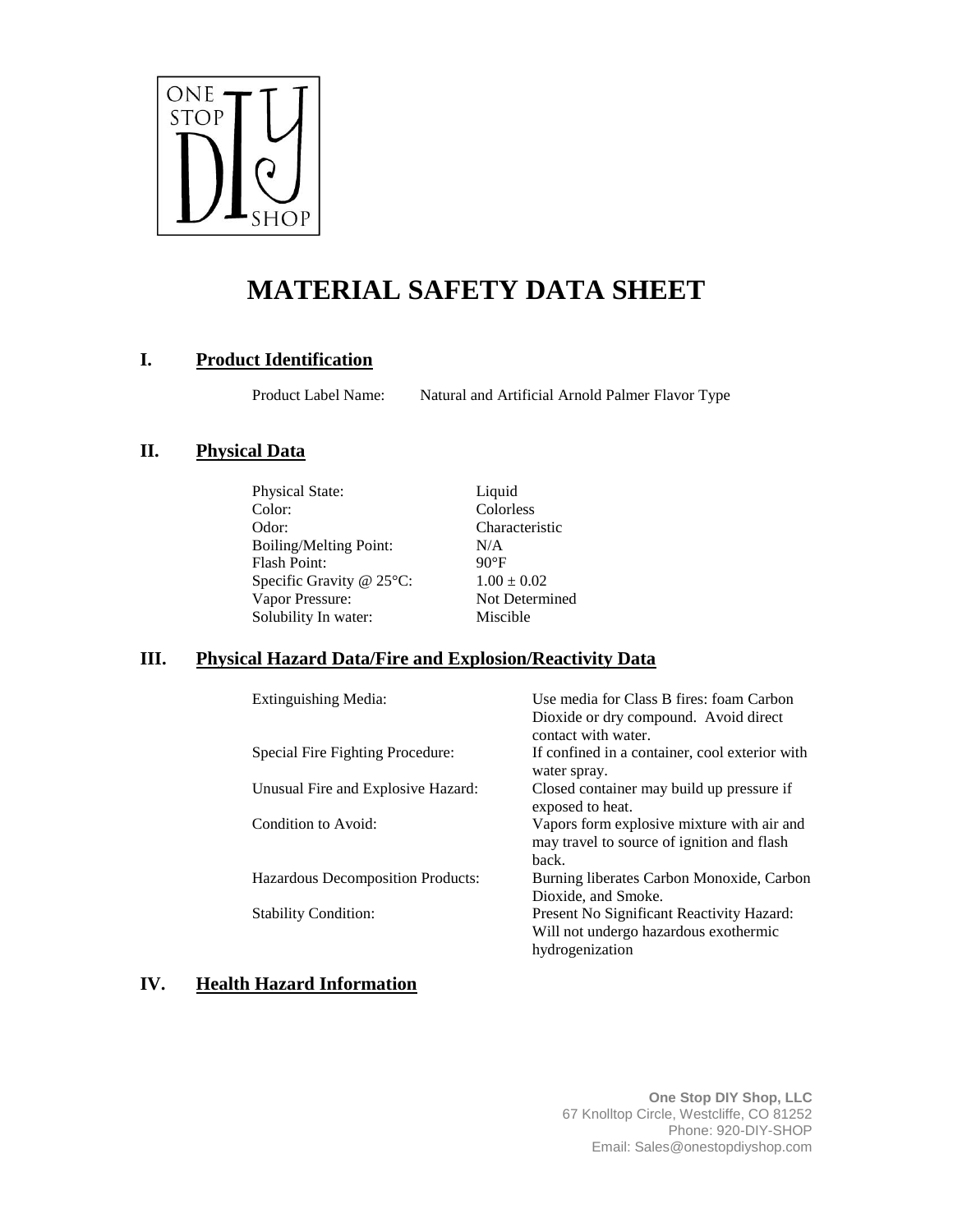

The identity of individual components of this mixture is proprietary information and is regarded to be a Trade Secret Pursuant to 29 CFR 1910.1200. However, the mixture may present the following health hazards:

Vapor may be Irritating to Eyes, Nose, Throat, and Respiration Tract.

Avoid Contact with Eyes and prolonged Contact with Skin.

Avoid ingestion of concentrated material. May cause damage to gastro intestinal tract. Work in a well-ventilated area.

#### **V. Protection Information**

| Respiratory: | Avoid casual breathing of vapor.                                                   |
|--------------|------------------------------------------------------------------------------------|
| Ventilation: | Local exhaust, mechanical preferred.                                               |
| Eyes:        | Use OSHA approved safety glasses.                                                  |
| Hands/Skin:  | Use chemical resistant gloves. Use of lab gown and/or cover all is<br>recommended. |
| Others:      | Safety showers, eye bath.                                                          |

#### **VI. Occupational Exposure Limit**

Threshold Limit Value (TLV): Not determined. OSHA Permissible Exposure Limit (PEL) not determined.

Has the substance been listed as a carcinogen or potential carcinogen in the "annual report in carcinogen" published by the International Agency for research on cancer or by OSHA? \_\_\_\_\_Yes\_X\_No.

#### **VII. Emergency First Aid Protection**

|                      | Inhalation and exposure: Remove victim from source of exposure and transfer to a well- |
|----------------------|----------------------------------------------------------------------------------------|
|                      | ventilated area.                                                                       |
| Eye Contact:         | Flush with large quantities of water for at least 15 minutes.                          |
|                      | Call a physician if necessary.                                                         |
| <b>Skin Contact:</b> | Wash thoroughly with soap and large quantities of water.                               |
| Others:              | Material in original concentrated form is not for ingestion. In                        |
|                      | case of ingestion: CALL A PHYSICIAN.                                                   |

# **VIII. Spills, Leaks and Waste Disposal Procedure**